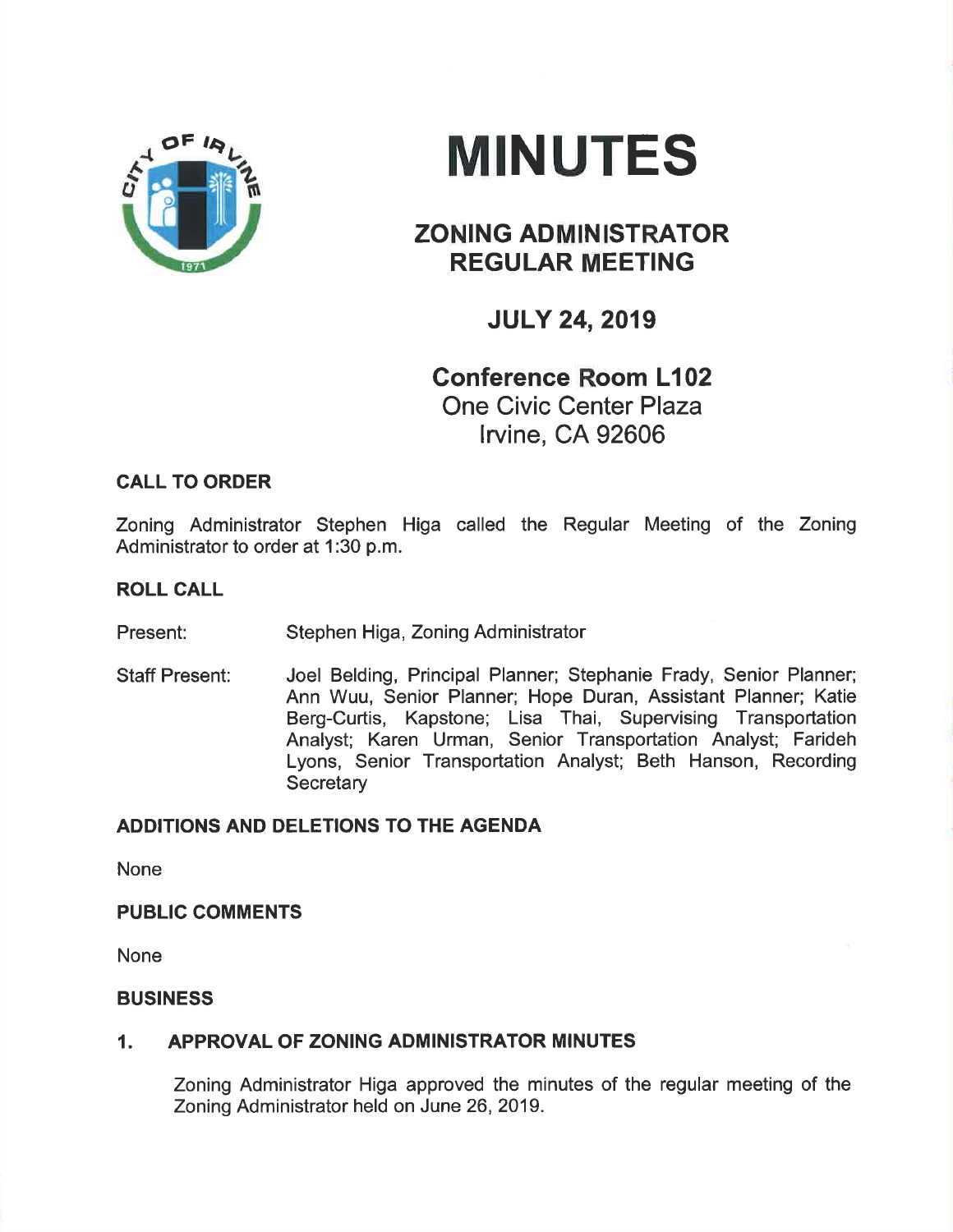#### PUBLIC HEARINGS

#### 2. SIGN PROGRAM MODIFICATION WITH ADMINISTRATIVE RELIEF FOR VENTURE PARK LOCATED AT 2.9 EXECUTIVE CIRCLE AND 20.38 EXECUTIVE PARK IN PLANNING AREA 36 (IRVINE BUSINESS COMPLEX)

Katie Berg-Curtis, Consultant to the city, presented the staff report and was available to answer questions.

Zoning Administrator Higa opened the public hearing at 1:31 p.m

David Baab, Baab and Associates, representing the applicant, lrvine Company Office Properties, was available to answer questions.

Zoning Administrator Higa closed the public hearing at 1:38 p.m

AGTION: Zoning Administrator Higa adopted RESOLUTION No.19-1476 A RESOLUTION OF THE ZONING ADMINISTRATOR OF THE CITY OF IRVINE, CALIFORNIA, APPROVING SIGN PROGRAM MODIFICATION 00784649-PSS WITH ADMINISTRATIVE RELIEF FOR VENTURE PARK, LOCATED AT 2-9 EXECUTIVE CIRCLE AND 20-38 EXECUTIVE PARK WITHIN PLANNING AREA 36 (IRVINE BUSINESS COMPLEX), FILED BY DAVID BAAB & ASSOCIATES ON BEHALF OF IRVINE COMPANY OFFICE PROPERTIES

CONDITIONAL USE PERMIT MODIFICATION TO ADD A NEW SURFACE PARK¡NG LOT, PEDESTRIAN CROSSING ON JERONIMO, AND AN ADDITIONAL SCHOOL BUILDING WITH A MODIFICATION TO THE CAMPUS SIGN PROGRAM FOR THE CHAPMAN UNIVERSITY HEALTH SCIENCE GRADUATE CAMPUS IN PLANNING AREA 35 (IRVINE SPECTRUM 2)  $3<sub>x</sub>$ 

ACTION: No action taken. Zoning Administrator Higa felt that this item should be heard by the Planning Commission at the earliest possible meeting.

MODIFICATION WITH ADMINISTRATIVE RELIEF TO THE IRVINE SPECTRUM SIGN PROGRAM, FOR SPECIFIED IRVINE COMPANY OFFICE AND INDUSTRIAL PROPERTIES LOCATED IN PLANNING AREAS 12,13,31, 32, 33, 34 and 35 4

Stephanie Frady, Senior Planner, presented the staff report and was available to answer questions.

Zoning Administrator Higa opened the public hearing at 1:44 p.m.

The applicant, David Baab, Baab & Associates, representing lrvine Company Office Properties, was available to answer questions.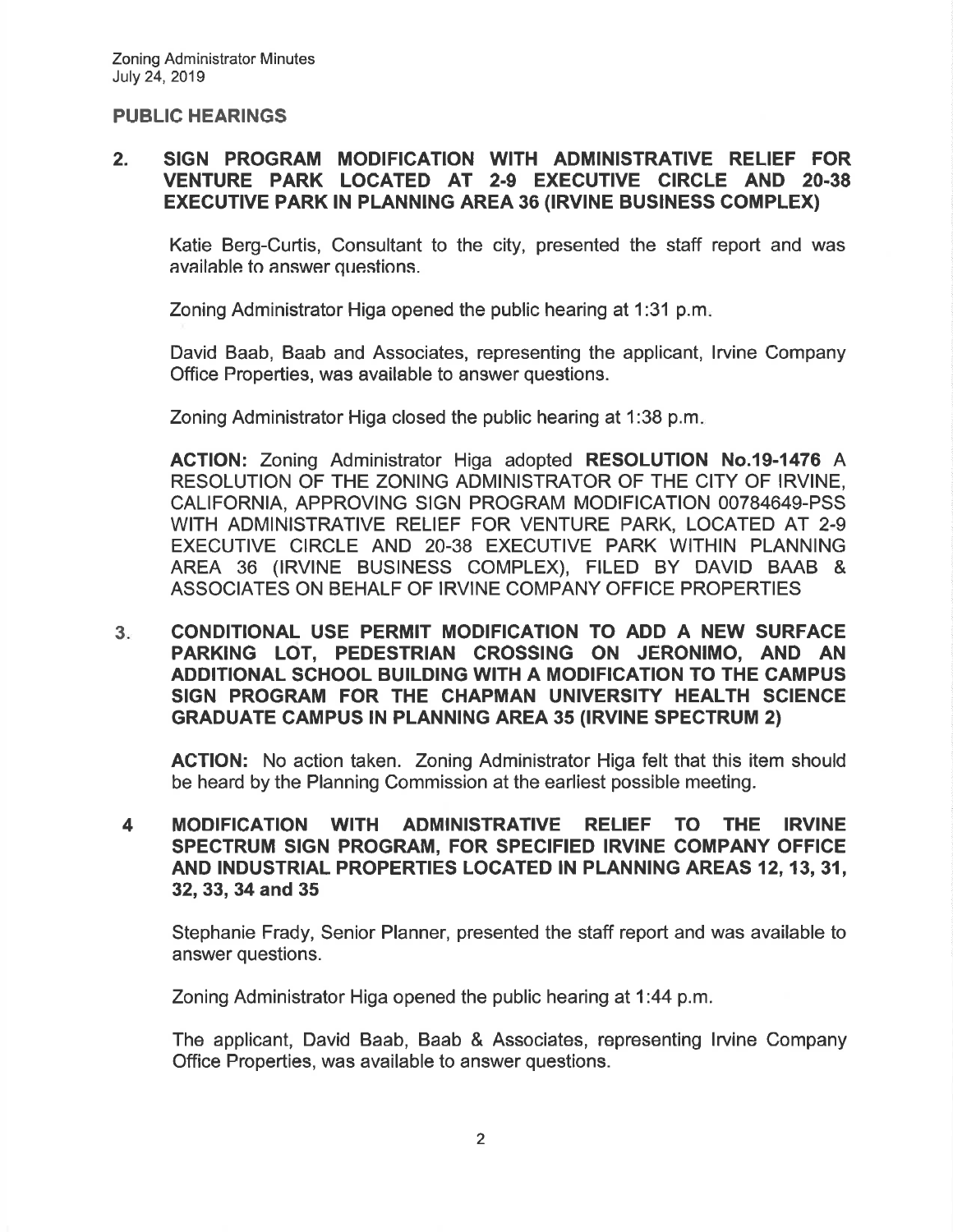Zoning Administrator Higa closed the public hearing at 1:48 p.m

ACTION: Zoning Administrator Higa adopted RESOLUTION NO. 19-1481, A RESOLUTION OF THE ZONING ADMINISTRATOR OF THE CITY OF IRVINE, CALIFORNIA, APPROVING MODIFICATION 00780030-PSS WITH ADMINISTRATIVE RELIEF TO THE IRVINE SPECTRUM SIGN PROGRAM FOR SPECIFIED IRVINE COMPANY OFFICE AND INDUSTRIAL PROPERTIES LOCATED lN PLANNING AREAS 12, 13, 31, 32, 33, 34 and 35; FILED BY BAAB & ASSOCIATES, INC. ON BEHALF OF IRVINE COMPANY OFFICE **PROPERTIES** 

#### 5. CONDITIONAL USE PERMIT FOR THE CONVERSION OF IOO,OOO SQUARE FEET OF OFFICE SPACE TO MEDICAL OFFICE AT THE INTERSECT OFFICE COMPLEX, LOCATED IN PLANNING AREA 36 (IRVINE BUSINESS coMPLEX)

Hope Duran, Assistant Planner, presented the staff report and was available to answer questions.

Zoning Administrator Higa opened the public hearing at 1:52 p.m

Pete Pirzadeh, representing the applicant, Hines, noted that the applicant has updated the site to be more inviting to potential lease holders by updating the site landscaping with the addition of more draught tolerant plants, additional food amenities, and ride sharing options available to potential lease holders.

Zoning administrator Higa asked how any offices were leased and íf there was sufficient parking.

Zoning Administrator Higa closed the public hearing at 1:56 p.m.

ACTION: Zoning Administrator Higa adopted RESOLUTION NO. 19-1479, A ADMINISTRATOR OF THE CITY OF IRVINE, CALIFORNIA, APPROVING CONDITIONAL USE PERMIT 00777287-PCPM FOR THE CONVERSION OF 100,000 SQUARE FEET OF OFFICE USE TO MEDICAL OFFICE USE AT THE INTERSECT OFFICE COMPLEX, LOCATED AT 17875 & 17877 VON KARMAN AND 17838 & 17872 GILLETTE IN PLANNING AREA 36 (IRVINE BUSINESS COMPLEX); FILED BY PIRZADEH AND ASSOCIATES ON BEHALF OF HINES

#### 6. SIGN PROGRAM MODIFICATION WITH ADMINISTRATIVE RELIEF FOR HARVARD PLACE IN WESTPARK (PLANNING AREA 14)

Hope Duran, Assistant Planner, presented the staff report, noted there was an errata sheet, and was available to answer questions.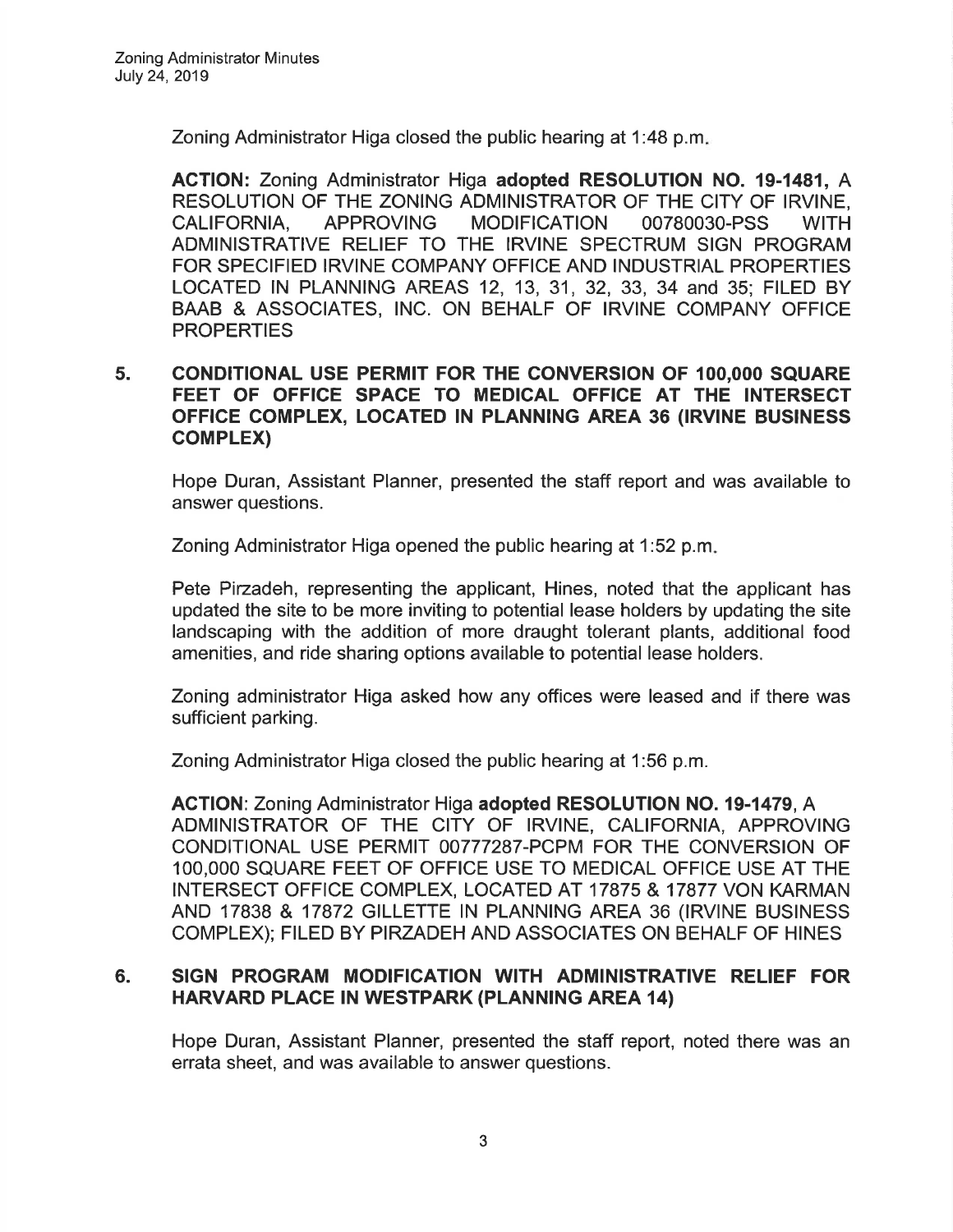Zoning Administrator Higa opened the public hearing at 1:59 p.m

The applicant, David Baab, Baab & Associates, representing lrvine Company Retail Properties, was available to answer questions. Mr. Baab noted this shopping center was unique as it was located between commercial and residential properties.

Zoning Administrator Higa noted that the errata sheet, which expressed concern regarding the amount of existing light the shopping center currently gives off, has been forwarded to the applicant.

Zoning Administrator Higa closed the public hearing at 2:01 p.m

ACTION: Zoning Administrator Higa adopted RESOLUTION NO. 19-1480 - A RESOLUTION OF THE ZONING ADMINISTRATOR OF THE CITY OF IRVINE, CAI IFORNIA, APPROVING SIGN PROGRAM MODIFICATION 00785914-PSS WITH ADMINISTRATIVE RELIEF FOR HARVARD PLACE, LOCATED AT 17575-17675 HARVARD AND 3050-3090 MAIN IN WESTPARK (PLANNING AREA 1a); FILED BY BAAB & ASSOCIATES, lNC. ON BEHALF OF IRVINE COMPANY RETAIL PROPERTIES

#### 7 ADMINISTRATIVE RELIEF OO7887O4.PAR FOR AN INCREASE IN HEIGHT OF THE EXISTING SEGURITY FENCE AND GATE ALONG THE MICHELSON FRONTAGE AT 3880 & 39OO MICHELSON DRIVE IN PLANNING AREA 19 (RANCHO SAN JOAQUIN)

Ann Wuu, Senior Planner, presented the staff report and was available to answer questions.

Zoning Administrator Higa opened the public hearing at 2:05 p.m

The applicant, Warren Morten, on behalf of Beth Jacob Congregation, gave the background behind the request for a higher security fence. The architect, and member of the church, Abraham Sax, spoke on the fencing and alternative solutions and the reasons for the use of mesh fencing.

Discussion included the reasons why alternative solutions would not work. Fencing would be screened by landscaping; currently the fencing is not all screened by plants. Various mesh openings were discussed.

Zoning Administrator Higa closed the public hearing at 2:24 p.m.

ACTION: Zoning Administrator Higa adopted RESOLUTION NO. 19-1483, A RESOLUTION OF THE ZONING ADMINISTRATOR OF THE CITY OF IRVINE APPROVING ADMINISTRATIVE RELIEF 00788704-PAR FOR AN INCREASE IN HEIGHT OF THE EXISTING SECURITY FENCE AND GATE ALONG THE